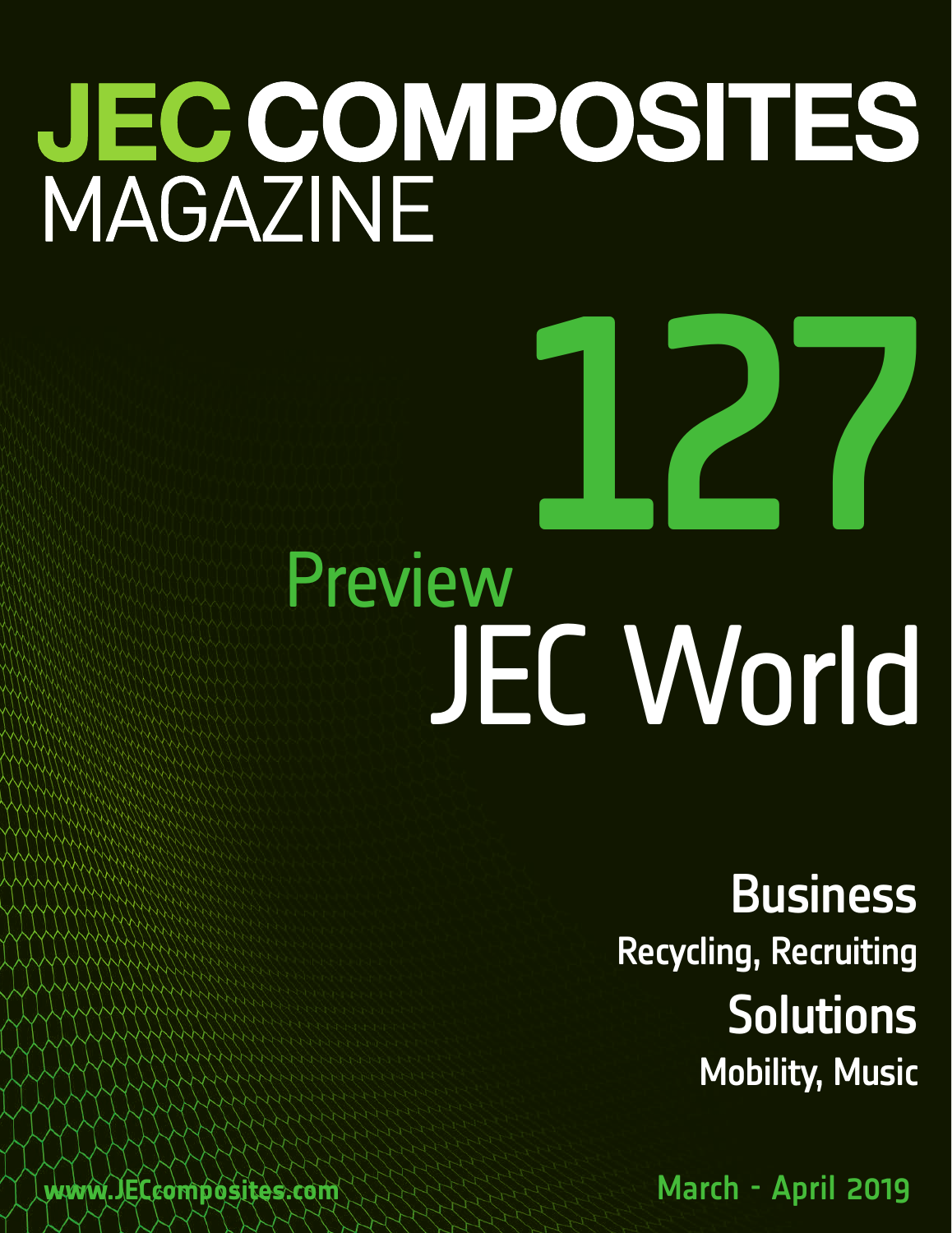### **Modular approach to composite material card generation**



**Johannes Klug,** *Senior Development Engineer* **Adam Halsband,** *NA Market Manager* **Sandra Dehn-Neef,** *Development Engineer Forward Engineering GmbH* **Tobias Potyra,** *Automotive Business Director Zoltek Corporation* **Lars Moser,** *Automotive Development Manager Hexion GmbH*

**automotive applications requires a better evaluation and testing of composite designs. To address this challenge, a new modular approach for generating material card data was developed, tested and used in an actual industry project to confirm its viability.**

**Accelerating the adoption of fibre-reinforced composite parts in** 

**T** he automotive industry is facing significant challenges to address new and very different customer requirements driven by dramatically shifting trends in vehicle powertrain and the demands of integrating complex Automated Driver Assistance Systems. Compared to most metals, fibre reinforced composites offer significant design freedom and the ability to seamlessly integrate functionality while reducing mass and improving overall vehicle performance (Range, NVH, Comfort, etc). This design freedom comes with the unique and powerful ability to tailor the behaviour of fibre reinforced polymer composites to specific performance requirements by combining suitable fibre reinforcements with matrix resins and defining a layup that matches a given load spectrum. However, due to the virtually unlimited combinations of these elements, composites are less standardized and, in many cases, less familiar and predictable to automotive industry design engineers.

The lack of available standardized material cards for automotive applications presents a barrier to the adoption of fibre-reinforced composites. The term "material card" refers to the collection of input data design engineers must enter into their simulation programs prior to modelling their designs. As the level of complexity of a composite design increases, the amount and fidelity of the material card data must also increase to

achieve an acceptable level of modelling predictability. To overcome this barrier to composite adoption, materials suppliers need to develop testing procedures, a set of best practices, and a methodology for translating test results into material card input data that are compatible with commonly used FEA solvers. The following represents a modular approach for material card data generation that allows users to extend and refine the validity of the results depending on the stage of composite development. Three modules represent progressively more advanced stages of R&D from static design estimations to crash behaviour to post-crash behaviour. The objective when developing this approach was to set up a simple yet complete material testing structure to support simulation results at the various levels of detail required throughout an automotive product development programme. When starting a project, a common challenge is identifying which tests are needed to simulate the required load cases. To eliminate these uncertainties, the potential target load cases are classified into different levels. Some applications require analysis of the elastic material values until first failure. Crash applications, however, require post-failure properties to be addressed. To increase the modelling predictability, test module levels are added to the classification. The resulting modular approach is shown in Figure 1.

#### **Modular approach**

The Module 1a package provides basic material card information required for modelling performance up to first failure of the material.



N° 127 March - April 2019 / **jec composites magazine 151**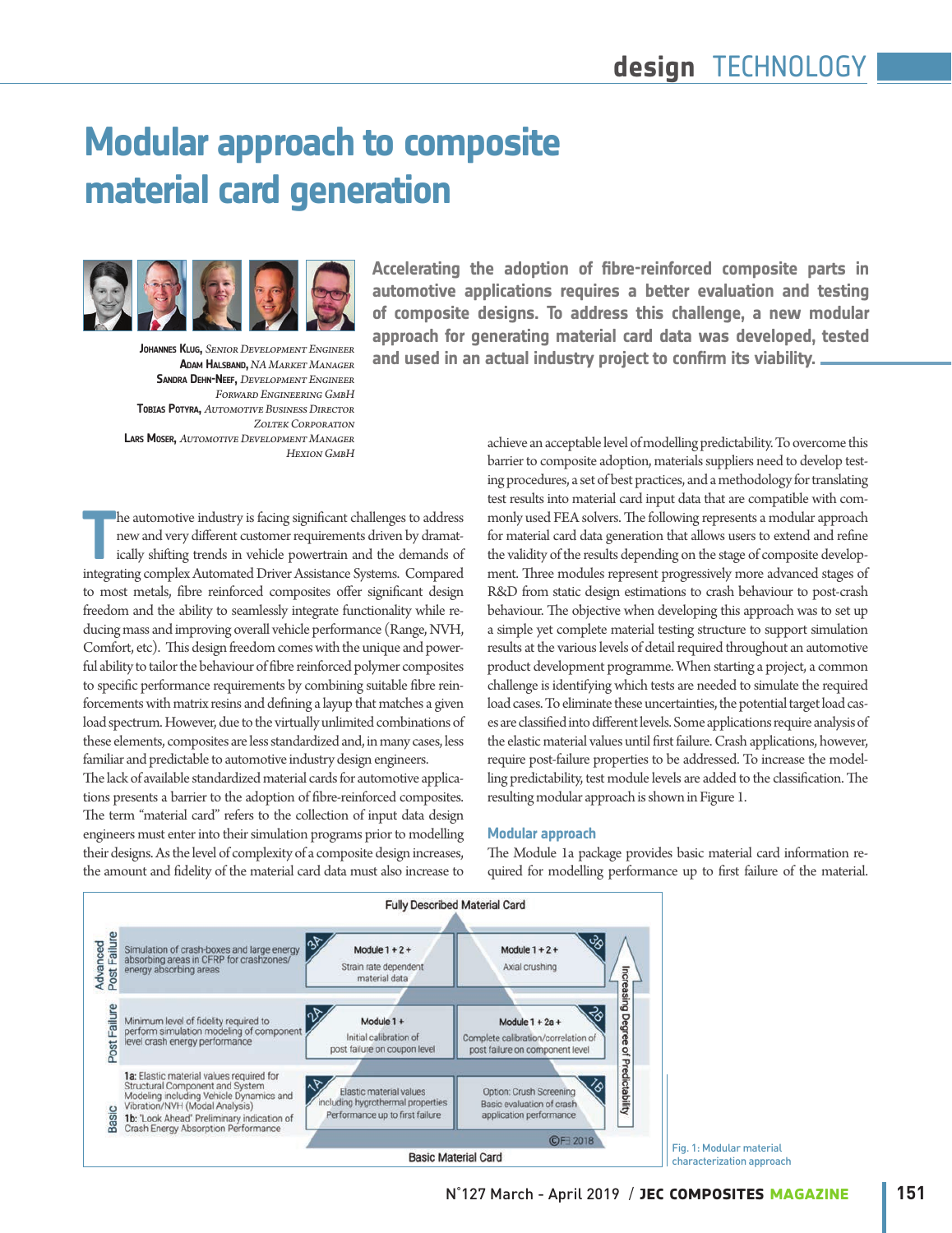These properties can be generated by standard tests for tension, compression and shear loads. For the most basic applications, where stiffness and dynamic loading before failure are the design constraints and the component or system is not factored into the overall vehicle crash performance, Module 1a provides the minimum information required for basic part design.

Testing for hygrothermal and damping properties can be added as required. The data from Module 1a material card testing is also an important input required for vibration/NVH (noise, vibration, harshness) simulation (modal analysis) and vehicle dynamics simulation. Module 1b, crush screening, is a series of tests designed to provide a swift assessment of crash energy performance. For those materials where post-failure crash performance is important, a quick and cost-effective crush screening evaluation can be performed to evaluate combinations of materials (resins, fibres, additives, etc.) to assess their relative crash energy behaviour.

For applications where understanding crash performance post first failure is a requirement, Modules 2a and 2b apply. These modules focus on the material behaviour after the first failure when cracks begin to form and propagate through the material with increasing load and deformation. Module 2a testing supports initial structural component level crash modelling. To achieve a more accurate picture of post-failure energy absorption behaviour, Module 2b, a part-level hardware test of more complex three-dimensional components, is required.

Module 2a is comprised of several coupon-level hardware tests that provide initial insight into post-first failure performance based on crack energy release upon crack formation. While limited, this level of testing will provide a basic indication of how the material will perform under post-failure conditions. Example tests are compact compression and compact tension.

Module 2b provides additional component testing results. Components can be any type of three-dimensional part geometry. Commonly, hat profiles or closed rectangular profiles in any type of 3-point/4-point bending test are used under quasi-static and/or dynamic load. Module 2a tests a series of failure modes with specific tests for each mode, whereas Module 2b tests a combination of failure modes. This combined failure is the key to improved simulation correlation between sample testing and modelling results. This supports accurate modelling of larger, more complex subsystems (e.g. front-end modules/impact zones). The step up from Module 2a to 2b results in a considerable increase in simulation forecast quality. Even though Module 2b provides expanded characterization of failure, coupon tests are still necessary to formulate the basis of the material properties. Module 2b is based on Module 2a.

Module 3a – strain rate-dependent material testing – represents a further addition to the already high fidelity of material data from Modules 1 and 2. The anisotropic nature of FRP makes strain rate testing critical. Specific test setups like drop tower and Split-Hopkinson bar are typically used to measure and match the strain rates of the particular material, enriching material card data. Both material model setup and hardware testing take place in close collaboration to ensure the simulation prediction quality.

Module 3b – axial crush testing – is focused on modelling crash structure performance seen in high-speed vehicle crash testing. Modules 2a and 2b are not enough to model this behaviour. Therefore, Module 3 is

comprised of further drop tower tests using generic or complex geometries to specifically recognize the energy dissipation capabilities of the material and the geometry through crushing. While the crush screening (Module 1b) describes the general suitability of the material, Module 3b captures the material behaviour at energy levels common to full vehicle crash, and, depending on application if possible, even realistic levels of strain rate.

In advanced post-failure Module 3b testing, the geometry of the test specimen has a considerable influence on crush energy release. Part curvature and overall complexity generally increase the crushing energy release rate. However, axial crushing not only refers to closed-section profiles under longitudinal impact load but can also be observed in flat test specimens. For example, the side pole impact into a CFRP vehicle floor shows similar crushing effects to CFRP crash tubes used in frontal impact. Module 3b material cards refer to a very specific failure mode, and the engineer must determine the applicable locations and parts carefully. A good default knowledge of the structural behaviour and cross influences in full vehicle crash simulations is necessary to successfully implement Module 3b material data. To ascertain the validity of this approach to material card data generation for composite materials – and gauge its compatibility with commonly-used FEA solvers – the following testing programme was implemented.

#### **FEA solvers and material models**

Due to its broad use across the automotive industry, LS-DYNA was chosen as the base solver. Even within a given simulation software (solver), there are multiple material card options from which to choose. Which card to use depends on the customer's needs and simulation experience as well as the simulation type that is required. For this project, and to be able to use the results for the most common material models, two LS-DYNA material cards were selected: MAT 58 and MAT 261.

MAT 58 and MAT 261 specify which material properties need to be tested. In many cases, ASTM and ISO specify the testing methods to quantify the targeted properties and the preparation of the coupons to be tested. For the Module 2a level of MAT 58, all tests are directly derived from or based on ASTM standards. For material model MAT 261, material tests like compact tension/compression do not follow official standards and are specific to the respective testing institute.

The calibration of material cards for this testing programme was done via FEA simulation of the proposed coupon and component tests. Simulation results were compared to test graphs, and certain influence factors were changed within the material card until a good correlation was achieved.

In general, the material properties generated from this testing can be used to setup material models for other solvers. Most of the tests and the overall methodology are independent from the simulation software selected. Depending on the complexity of the material model, other solvers may require additional testing, and the transfer of test data has to be validated. The basic calibration process to obtain a valid and accurate material card is the same for all solvers.

#### **Materials**

In order to generate data relevant to multiple automotive applications, a state-of-the-art material combination was selected. The Hexion epoxy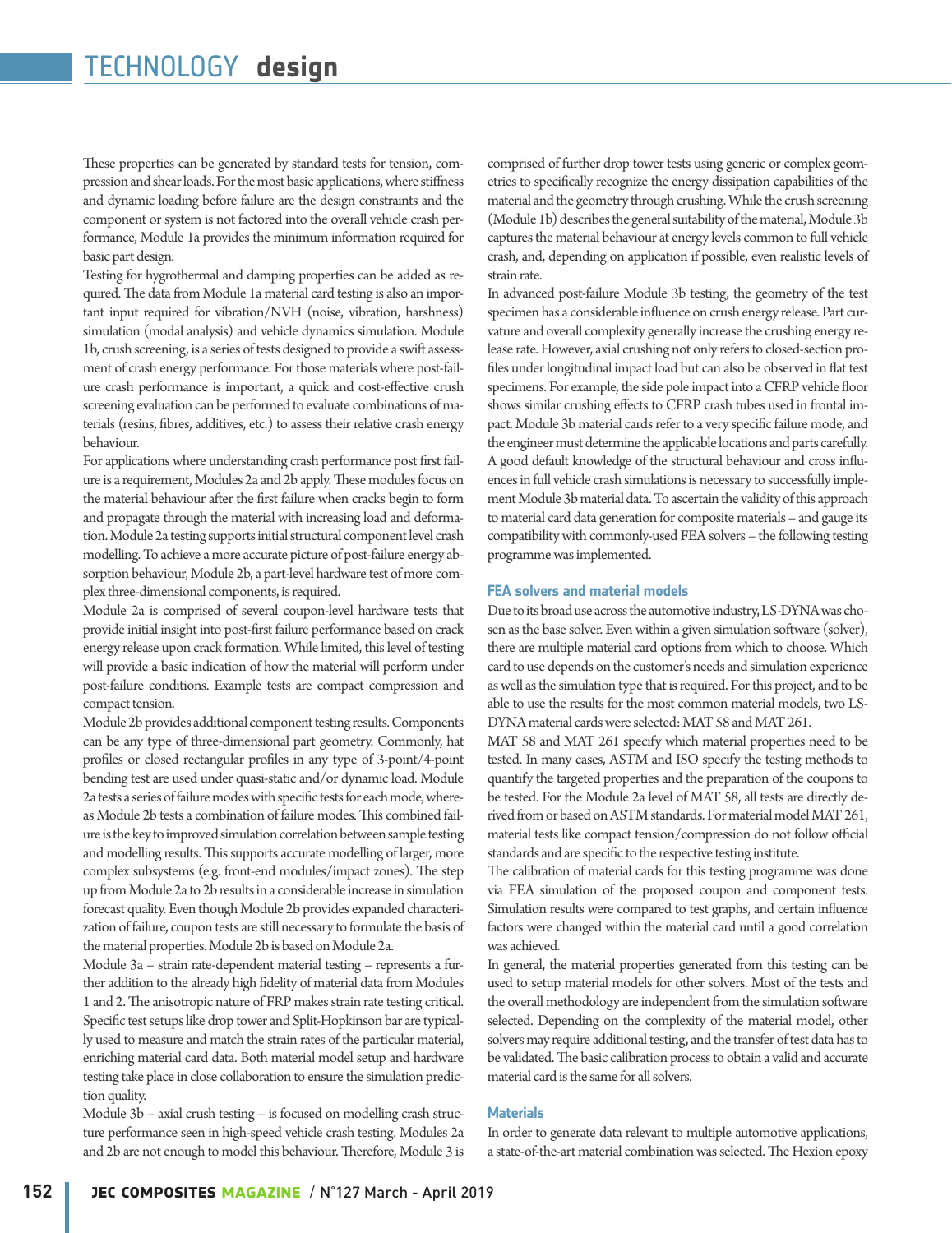system EPIKOTE™ Resin TRAC 06170 and EPIKURE™ Curing Agent TRAC 06170, which is optimized for fast-cycle RTM and LCM manufacturing of automotive composite parts, was combined with the internal mould release agent HELOXY™ Additive TRAC 06805, enabling a high number of mouldings without the application of additional, external mould release agents. The glass transition temperature  $(T_{\rm g}^{\rm t})$  of the Hexion epoxy system rapidly develops during curing, which facili-

| <b>Tab.1: Materials used</b> |                                            |                                                                                                                                  |  |  |  |  |  |
|------------------------------|--------------------------------------------|----------------------------------------------------------------------------------------------------------------------------------|--|--|--|--|--|
| Product                      | Name                                       | <b>Characteristics</b>                                                                                                           |  |  |  |  |  |
| Fibre                        | Zoltek™ PX35 fibre                         | 50k large tow for industrial<br>applications                                                                                     |  |  |  |  |  |
| <b>Fabrics</b>               | Zoltek™ UD300 NCF                          | 0° unidirectional fabric<br>with tricot stitch suitable<br>for compression moulding<br>processes such as LCM,<br>RTM, and HP RTM |  |  |  |  |  |
| Epoxy binder                 | EPIKOTE™ Resin TRAC<br>06720               | Cross-linkable binder for<br>parts made with liquid<br>moulding processes                                                        |  |  |  |  |  |
| Epoxy system                 | EPIKOTE™ Resin TRAC<br>06170               | Very short cycle time, long                                                                                                      |  |  |  |  |  |
|                              | EPIKURE™ Curing Agent<br><b>TRAC 06170</b> | resin injection window,<br>excellent thermal and                                                                                 |  |  |  |  |  |
|                              | HELOXY™ Additive TRAC<br>06805             | mechanical properties                                                                                                            |  |  |  |  |  |

tates demoulding without the need for cooling jigs or complicated part grippers. The Hexion reactive binder EPIKOTE<sup>TM</sup> Resin TRAC 06720 enabled reproducible preforming with extremely high preform stiffness. The use of carbon fibre-based composites in high-volume automotive applications is motivated by lower part weight, higher part integration, and part consolidation. For serial supply into mass applications in the automotive sector, the business case requirements must also be met including price, processability, supply commitment, and supply security. Long-term pricing for the life of the entire programme is required, and the price needs to be on a level competitive to aluminium solutions. The carbon fibre itself has to be suitable for the application in terms of mechanical performance as well as capable of fast infusion and good drapeability. Finally, supply guarantee, in which the very same raw materials can be supplied in the same quality from two independent and redundant facilities, is mandatory. The supply must also be flexible enough to cover any demand exceeding the forecasts. Zoltek™ PX35 50k large-tow carbon fibre can meet or exceed the above requirements and is therefore used in this study.

These materials (see Table 1) were processed using high-pressure resin transfer moulding (HP-RTM). In high-pressure RTM mixing, the resin and hardener system are dosed under very high pressure into a small mixing chamber. The high velocity/kinetic energy of the respective resin materials allows for very effective and rapid mixing. Typical HP-RTM mixing heads will operate between 100 and 200 bars.

At the time of injection, computerized pumps accurately dose the chem-

| Tab.2: Test matrix |                     |                                |                                             |                                                                          |                   |
|--------------------|---------------------|--------------------------------|---------------------------------------------|--------------------------------------------------------------------------|-------------------|
| Module             | <b>Description</b>  | <b>Standard</b>                | Load                                        | Result                                                                   |                   |
| 1A                 |                     | <b>ASTM D 3039</b>             | Tension                                     | Tensile strength and modulus                                             |                   |
|                    | Base linear testing | <b>ASTM D 6641</b>             | Compression                                 | Compression strength and modulus                                         |                   |
|                    |                     | <b>ASTM D 7078</b>             | Shear                                       | Shear strength and modulus                                               |                   |
| 1B                 | Crush               | Testing<br>institute-specific  | Crushing                                    | Crush stress                                                             | Crush compression |
|                    | screening           | Testing<br>institute-specific  | Double dogbone<br>compression               | Compression strength                                                     | ratio (CCR)       |
| 2A                 | MAT 58 testing      | <b>ASTM D 3518</b>             | Shear                                       | Shear damage and plasticity                                              |                   |
|                    | MAT 58 testing      | Testing<br>institute-specific  | Compact compression<br>(ENKINK)             | Fracture toughness for longitudinal fibre com-<br>pressive failure mode  |                   |
|                    |                     | Testing<br>institute-specific  | Compact tension fibre (ENA)                 | Fracture toughness for longitudinal fibre tensile<br>failure mode        |                   |
|                    |                     | Testing<br>institute-specific  | Compact tension matrix<br>(ENB)             | Fracture toughness for intralaminar matrix<br>tensile failure mode       |                   |
|                    |                     | Testing<br>institute-specific  | End notched flexure-<br>transverse (ENT)    | Fracture toughness for intralaminar matrix<br>transverse shear failure   |                   |
|                    |                     | Testing<br>institute-specific  | End notched flexure -<br>longitudinal (ENL) | Fracture toughness for intralaminar matrix<br>longitudinal shear failure |                   |
|                    |                     | <b>ASTM D 6671</b>             | Mixed-mode bending (MMB)                    | Coupling factor G% between<br>mode I and II                              |                   |
|                    |                     | Testing institute-<br>specific | Charpy                                      | Validation for compact tension/compression test                          |                   |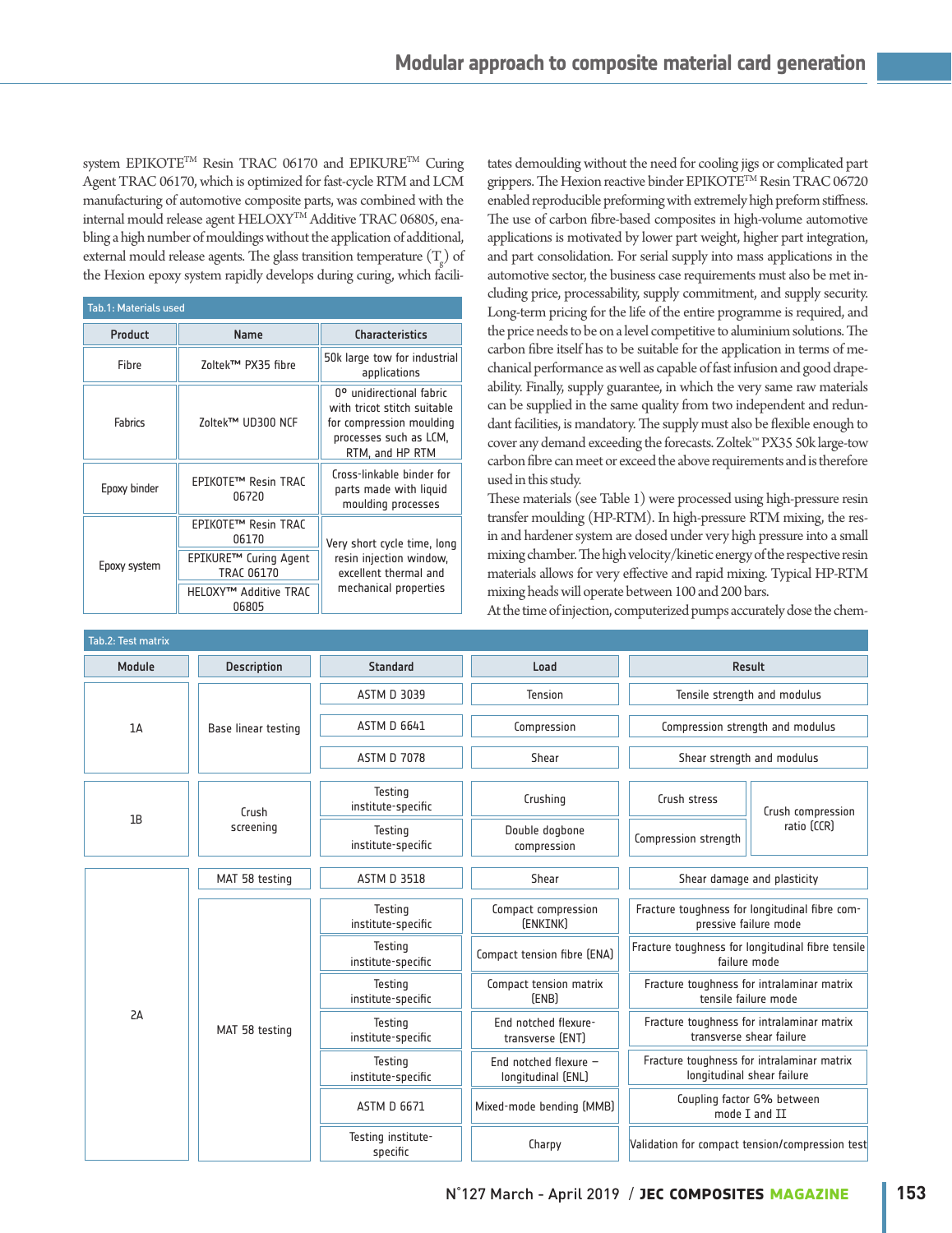| Tab.3: Module 1a elastic material property test results           |                             |            |        |  |  |  |  |
|-------------------------------------------------------------------|-----------------------------|------------|--------|--|--|--|--|
| Material properties [normalized to 51% fibre volume fraction]     |                             |            |        |  |  |  |  |
| Tensile Young's modulus in fibre direction                        | $\mathsf{E}_{\mathsf{11t}}$ | GPa        | 115.83 |  |  |  |  |
| Compressive Young's modulus in fibre direction                    | $\mathsf{E}_{\mathsf{11c}}$ | GPa        | 97.54  |  |  |  |  |
| Matrix tensile Young's modulus                                    | $E_{22t}$                   | GPa        | 7.47   |  |  |  |  |
| Matrix compressive Young's modulus                                | $E_{22c}$                   | GPa        | 6.13   |  |  |  |  |
| Poisson's ratio in plane                                          | $V_{12}$                    |            | 0.30   |  |  |  |  |
| Shear modulus in plane<br>(Tests differ comparing material cards) | $G_{12}$                    | GPa        | 3.04   |  |  |  |  |
| Tensile strength in fibre direction                               | X,                          | GPa        | 1.40   |  |  |  |  |
| Compressive strength in fibre direction                           | X,                          | <b>MPa</b> | 150.01 |  |  |  |  |
| Tensile matrix strength                                           | Y,                          | <b>MPa</b> | 49.61  |  |  |  |  |
| Compressive matrix strength                                       | Y,                          | MPa        | 150.01 |  |  |  |  |

 The information provided herein was believed by the authors to be accurate at the time of preparation and for informative purposes only.

icals, which then meet and mix thoroughly, converting their kinetic energy into turbulence and heat.

The liquid system is then shot directly into the mould to permeate the reinforcement preform before the snap-cure epoxy fully reacts.

#### **Test matrix and test results**

Table 2 gives an overview of the test approach for each material model. For applications where post-first failure performance is a design consideration, material card data from Modules 1a, 1b and 2a can be applied to any project independent of geometry.

Material card data from these modules provide a powerful set of tools required by the material and application development engineers to complete their preliminary designs. Proactive completion of this testing accelerates the design and development of FRP composite parts.

Depending on the results of initial testing and the needs of the particular application, additional modules can be completed to provide a higher level of resolution into the expected post-failure performance. This stepby-step approach allows design engineers to further refine the solution at the component, module and system levels, enabling the development of robust designs capable of successful validation testing.

#### **Basic material data**

Test results from Module 1a for MAT 261 are shown in Table 3. The material cards for MAT 58 and MAT 261 can be shared within client projects.

The material properties were normalized to a 51% fibre volume fraction. Fibre volume fractions were established and calculated by measuring preform stack weights and test plate thicknesses. The mean fibre volume fraction of all test plates was used as a starting point for normalization.



Fig. 2: Crush screening sample results

The elastic data above reflects the combined influence of many sources of deviation, tolerance, and error.

For example, the fabric areal weight varied by ±5% of its target value. Further, the manufacturing process induced fibre distortion from cutting, stacking, and during the injection itself. There are also thickness tolerances from the RTM tool and the resin curing. The specific toler-





Fig. 3: Correlation of compact tension and compact compression: coupon test vs. simulation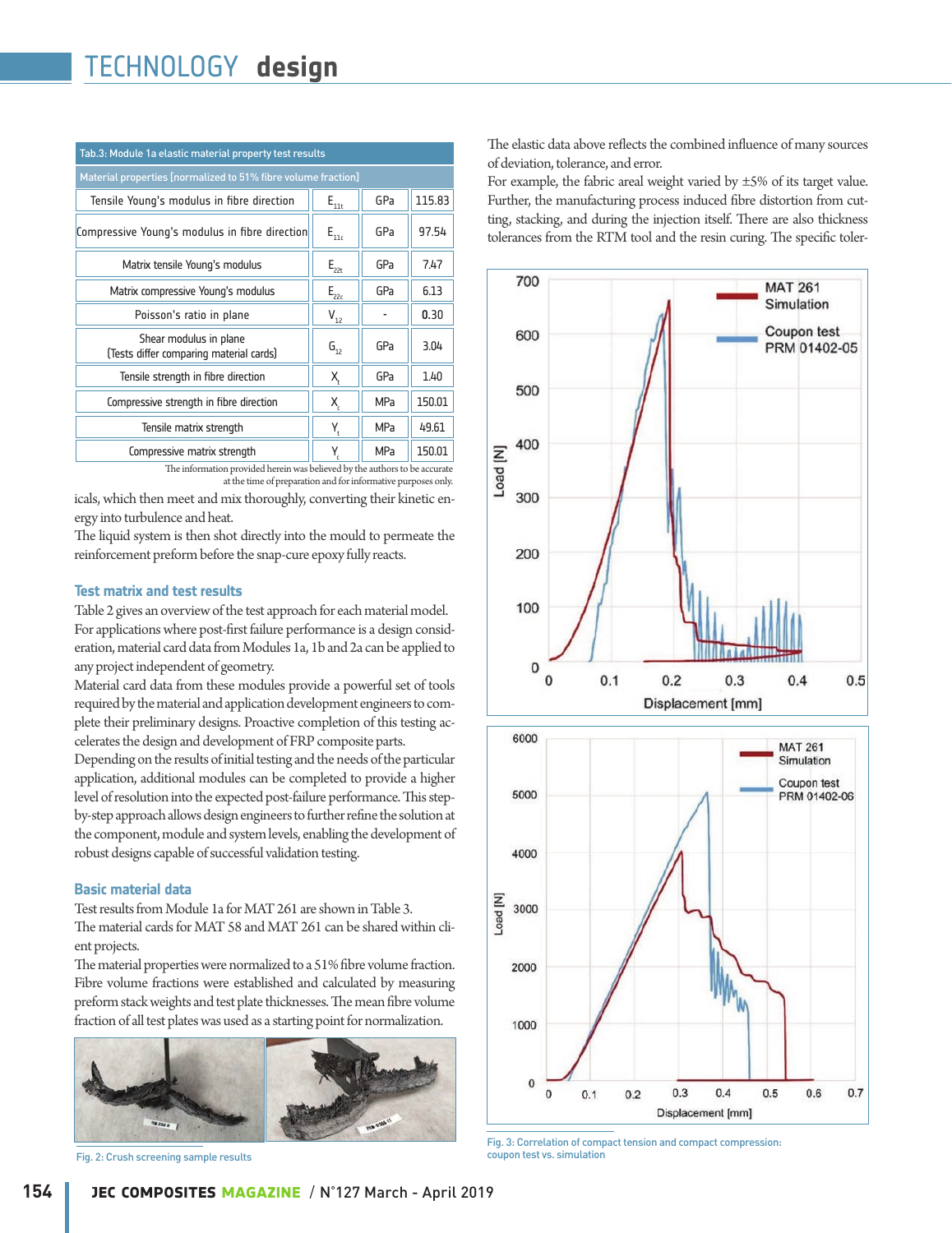ance stackup from the individual sample preparation and test equipment setup can impact the observed results as well.

#### **Crush screening**

The analysed CCR (crush compression ratio; Module 1b) for the resin/ fibre combination tested in this project shows a high potential for specific energy absorption but also a certain sensitivity to changes in the layup. Due to the fast and easy implementation of these tests, a biaxial fabric material with a comparable layup to the UD material was also analysed. The failure modes were similar to the UD material, but it is assumed that the biaxial fabric material may be preferred in components that need a significant reinforcement perpendicular to the crush direction. Figure 2 shows crushed coupon examples from the crush screening programme.

#### **Module 2a correlation results for MAT 261**

Testing and simulation need to be correlated to ensure a usable material card. For this project, correlation and material card enhancement were done for compact tension and compact compression, as well as for all the tests from module 1 (see Table 2).

The compact tension correlation shows a very good overall match. Peak load, stiffness and dissipation energy very closely correlate between model and test.

Compact compression correlation shows some deviations in maximum force and displacement. However, the energy release rates captured closely match. For an initial material card calibration on coupon level (Module 2a), the results can predict the material's post-failure characteristics at a reasonable level of certainty.

#### **Additional testing for MAT 261 characterization**

Figure 3 shows the test setup for mixed-mode bending. Together with coupon bending tests ENA, ENB, ENT and ENL, MMB test results provide key input values for the MAT 261 material model.



Fig. 4: Mixed-mode bending test setup

The following section compares the results of coupon-level testing (Module 2a) and component testing (Module 2b). More complex component testing provides the more accurate results required for post-failure simulation correlation.

#### **Detailed review of Module 2 testing and influence on simulation prediction quality**

While the basic Module 1 FRP material characteristics are suitable for initial concept work, the advanced FEA simulations associated with de-



Fig. 5: Comparison between simulated coupon-level, simulated component-level, and experimental results of a quasi-static 3-point bending test using a closed-section CFRP profile



Fig. 6: Component testing setup for 3-point bending using a standard beam impactor and a specialized spherical shape impactor

tailed vehicle design require a deeper insight into the material's post-failure behaviour.

Figure 4 shows the FEA result comparison between coupon-level and component-level post-material cards in terms of force/displacement and energy dissipation.

The coupon-level material card can give a first impression of the post-failure behaviour but cannot accurately capture both energy dissipation (area under the curve) and maximum force levels (shape of the curve). A (full-vehicle) crash simulation using a Module 2a material card for FRP parts can only give a limited insight into the viability of the vehicle structure.